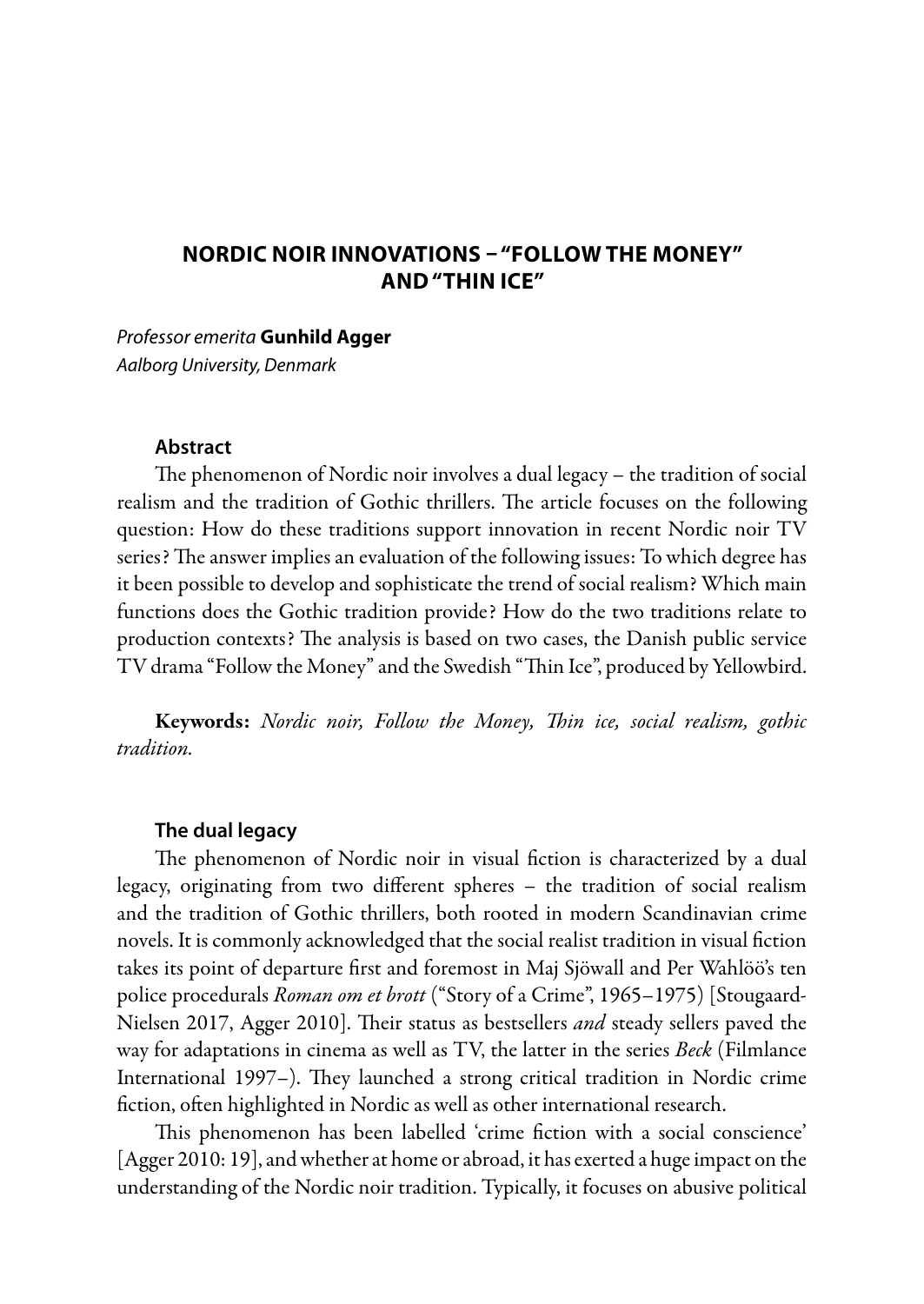and social forces as the main reason of crimes, relating them to current affairs, be it trafficking, money laundering, racial abuse, gender inequality, terrorism or nepotism – all inextricably connected to the ways in which capitalist class society works. Its scenography is based on meticulous research. Its visual style relies on a variety of authentic spaces – from the skylines of Malmö or Copenhagen to the carefully styled homes of criminals and investigators [Garcia-Mainar 2020: 164].

Another defining aspect of social realism is the concept 'local colour', providing scenes of crime and other locations with the scent of authenticity. According to Hansen and Waade [2017], the use of 'local colour' strongly contributed to the appeal of Nordic noir. In Danish *Norskov* (TV 2 2015, 2017), the provincial town Frederikshavn serves as more than a decorative backdrop. The development of the harbour is part of the plot. Similarly, in Icelandic "Trapped" (RUV 2016, 2019), the location of Seyðisfjörður plays a prominent part as the place from which no one can escape. Besides, audience studies confirm that domestic as well as foreign audiences perceived the characters in series such as "The Killing" (DR 1 2007, 2009, 2012) and "The Bridge" (SVT, DR 2011–2018) as more realistic from the point of view of gender, than Hollywood characters that were labelled stereotypes [Hill 2018]. However, as pointed out by especially Yvonne Leffler [2013], Stougaard-Nielsen [2017] and Agger [2020], the tradition of social realism is far from standing alone in Nordic noir.

From the beginning, a Gothic tradition in crime fiction complemented the social realist tradition. Among the best examples are Kerstin Ekman's *Händelser vid vatten*  ("Blackwater", 1993, under adaptation as a TV series by SVT 2021) and Peter Høeg's *Frøken Smillas fornemmelse for sne* ("Miss Smilla's Sense of Snow", 1992), followed by Bille August's international film adaptation (1997). In their contribution to *Nordic Gothic* [2020], Yvonne Leffler and Johan Höglund highlight the Gothic element as a way of combining the 'ancient' or supernatural and the 'modern' or realistic romance. Where the tradition of social realism often has been considered the main trend in Scandinavian crime fiction, the Gothic element was not recognized as a movement of significance until the late 1980s [Leffler and Höglund 2020].

In spite of different perspectives and emphases, a *critical* attitude is commonly involved in both traditions, firstly opposing prevailing economic, social and political systems, secondly warning against ruthless exploitation of nature, focusing on sustainability and the Anthropocene in politics and culture [Waade 2020: 39]. During the last decade, in the area of TV series, these main tendencies have distinctly appeared in the development of Nordic noir, in the Nordic countries as well as in the Nordic noir-inspired universe elsewhere.

Three questions are pertinent considering current ramifications of the main trends negotiating continuity and innovation: 1) Acknowledging the dominant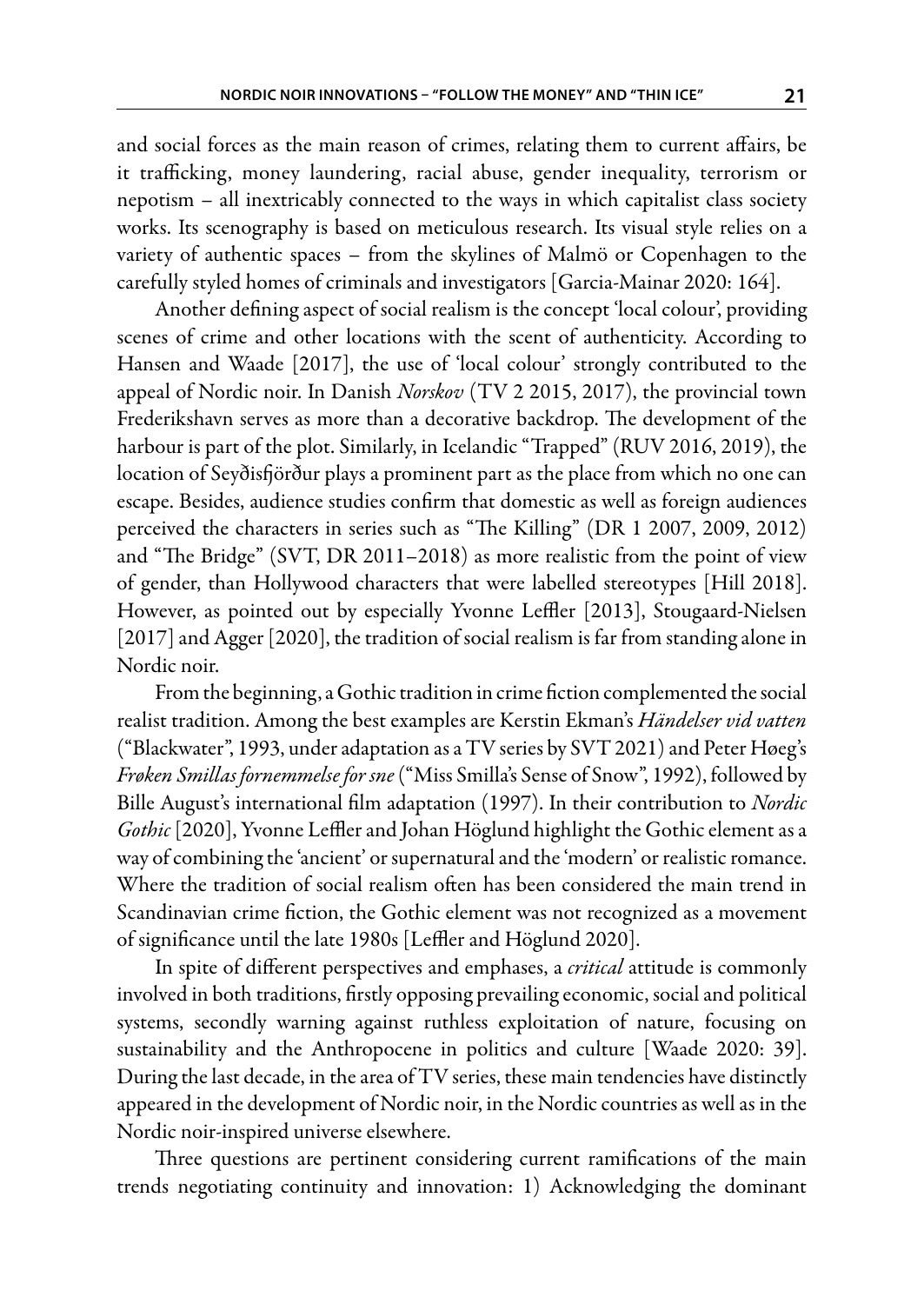position of the realistic trend, to which degree has it been possible to develop and sophisticate it? Which kinds of innovations can legitimize continued – imagined or real – leadership of this tradition, if any? 2) Given that supernatural or mythological dimensions form a constituent part of the Gothic tradition, which role do such dimensions play in modern fiction? Are they primarily meant to inflict an extra dimension of horror into the plot, or is their main function to interpret and emphasize the mood of characters and the role of location? 3) Is it possible to discern a pattern in the preferences of the production companies involved, privileging social realism and the Gothic respectively?

Analysing two representative cases, the Danish "Follow the Money" (DR 1 2016–2019) and the Swedish "Thin Ice" (C More, TV 2, Yellowbird in coproduction with Sagafilm 2020), I intend to provide some answers. Both series display a critical attitude to current society evils, and both excel in using the assets of the thriller. Where "Follow the Money" aims at developing new forms of social realism thematically and stylistically, "Thin Ice" includes features from the Gothic thriller tradition – avoiding supernatural traits. In "Follow the Money", the fiction comments financial scandals from the last decade, tracing their paths through different layers of society, from the kiosk-owner to the bank clerk and their superiors. This path is visualized in details such as the different title sequences as well as in the diversity of setting and cast. Focusing on season III of "Follow the Money" (2019), my aim is to characterize the ways in which urban realism is developed and twisted in the plot. In many ways, the location and structure of the plot in "Thin Ice" reiterates Mary Shelley's classic "Frankenstein" (1818), pointing to a main source of Gothic inspiration. Simultaneously, the Greenland location and the presence of modern Greenlanders play a significant role in highlighting alternatives in current Arctic geopolitics. In conclusion, my intention is to frame the wider implications of these developments of Nordic noir pointing to further examples, and in doing so assessing the influence of production contexts.

### **"Follow the Money" – traditional and new forms of realism**

During all seasons of "Follow the Money" (DR 1 2016–2019), the fiction comments upon real financial scandals from the last decades, tracing their paths through different layers of society, setting up a parallel between the financial upper class and its willing helpers in the working class – and in organized criminal environments. DR launched the third season of "Follow the Money" in a way that distinctly pointed to its predecessors and their common main theme, economic crime, but also, as an innovation, stressed its connection with ordinary staff members of ordinary banks, the "seemingly respectable financial entrepreneurs" [Hansen 2018, my translation from Danish].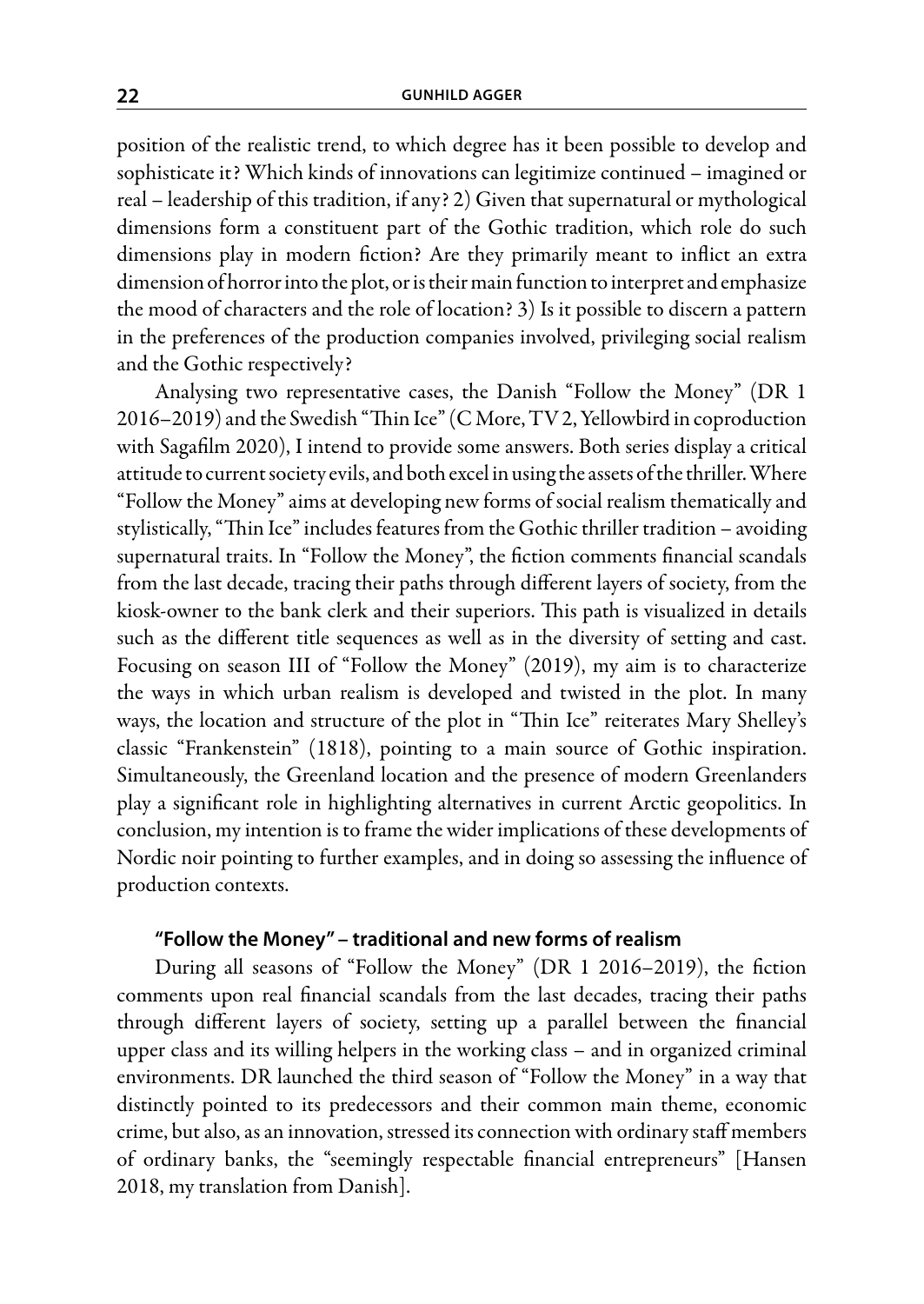Seen from a superior perspective, "Follow the Money" represents a *continuation* of prevalent trends in the most illustrious Danish noir series – "The Killing" (DR 2007–2012). This goes for topicality as well as the Style noir. Just as episodes in "The Killing" seemed to comment on topical themes, for instance the war in Afghanistan, the development of the plot in "Follow the Money" seems to compete with current affairs in reality. Jeppe Gjervig Gram, the leading manuscript writer, noted this, commenting on the development of season III:

"It is as if we were writing in competition with reality in season three of "Follow the Money". During the first two seasons, we hunted bandits in suits and business frauds in expensive CEO offices. However, there is another money circuit, I have dreamt of exploring since the first season – the money of organized crime. We had originally found inspiration for the season in a huge money laundering case against one of the world's largest banks, which systematically laundered billions for drug cartels. And the deeper we dug into the Danish conditions, the more it dawned on us how highly topical our third season was" [Hansen 2018, my translation].

Just to mention a few striking examples of topicality, the case of *money laundering* in the Estonian division of *Danske Bank* began to appear publicly in 2017, and the embarrassing case accelerated during 2019, accompanied by spectacular firings of irresponsible leaders and charges against *Danske Bank*. The very focus of "Follow the Money" III are the circumstances under which money laundering takes place.

Another example concerns *leading criminals*. An illustrious case revolves around Nedim Yasar, who in "Follow the Money" plays the part of a gang leader. In real life, until 2013, Nedim Yasar lived as the leader of Los Guerrenos, an immigrant gang rooted in Western Copenhagen. Wishing to purvey an alternative to his son, Yasar decided to make use of the police's exit programme. He rose to media darling commenting on gang crime – and was murdered in his car, returning from a press meeting about his book "Roots" (2018), telling his story. Similarly, Nicky (Esben Smed) in "Follow the Money" III, having wanted to make his exit from crime to make amends to his son, is killed in a car at the very end of the last episode. It is worth mentioning that this episode was shot before Nedim Yasar's death.

Consequently, the *style* is imbued with darkness and shadows, following the tradition from "The Killing". In the lives of police investigators and criminals alike, light has no place. The face of Alf Rybjerg (Thomas Hwan), the traumatized leading investigator, is marked by shadows even in plain daylight, just as the gang members are caught in darkness barely facing the light of day, even though they may long for it. Criminals and investigators are shot as mirrors of each other in their obsessive hunt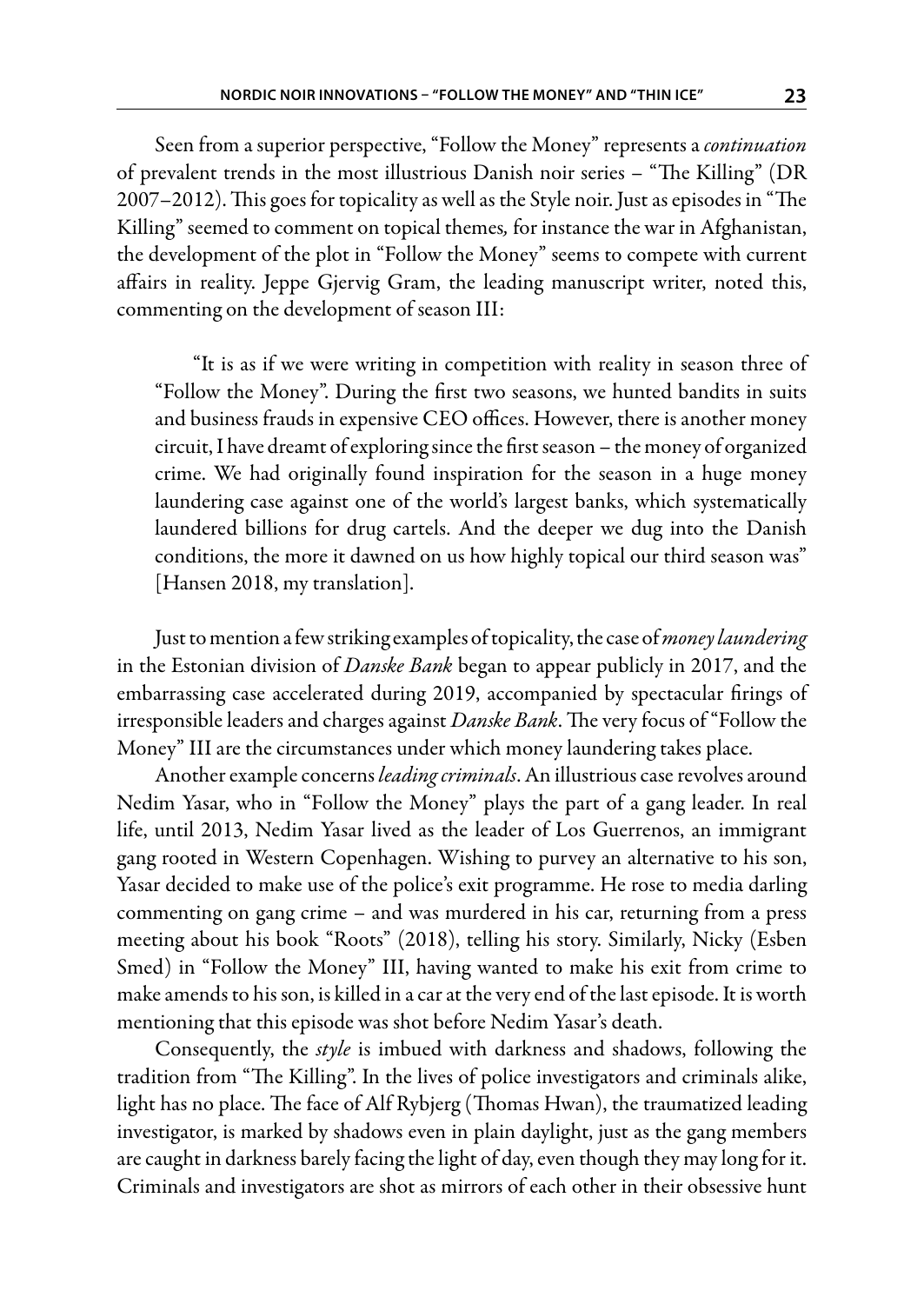for money and justice, respectively. This is Style noir as we know it from the classical Nordic TV series.

What, then, is new? Inspired by Jacob Ludvigsen [2019], I would like to point out three features. Firstly, the *title sequences* are special. In season III, there is not just one common title sequence, epitomizing the whole series. The title sequences are markedly different, each pointing to the essence of the episode in question. Their function is to deliver a concentrated visual experience of the prevalent theme.



Figure 1. Screenshot from "Follow the Money" III, episode 1. The title sequence illustrates the money circuit.

For instance, the first title sequence starts with an anonymous grey surface. We hear the sound of clicks. Gradually the camera reveals that the sounds stem from a cash dispenser, and we watch the withdrawal of 200 kr. The banknote is transferred from hand to hand, other notes are added, the lot is counted in a machine, and suddenly the sequence ends without further notice, having illustrated the story of money circuit in one minute. Similarly, the title sequence of episode 3 follows the transport of hashish – from a car to an apartment and then on to the customers in the streets – including a politician or a journalist seen in a glimpse smoking a joint in a gateway at Christiansborg, the Danish Parliament, then approaching the main entrance.

Secondly, the *character of the female bank accomplice*, Anna Berg Hansen (Maria Rich) represents an innovation. Untraditionally for a main character, she is not introduced until the second episode. The introduction to her appearance is also rather untraditional. The location is a bank, *Kredit Nord*, we learn from the signs.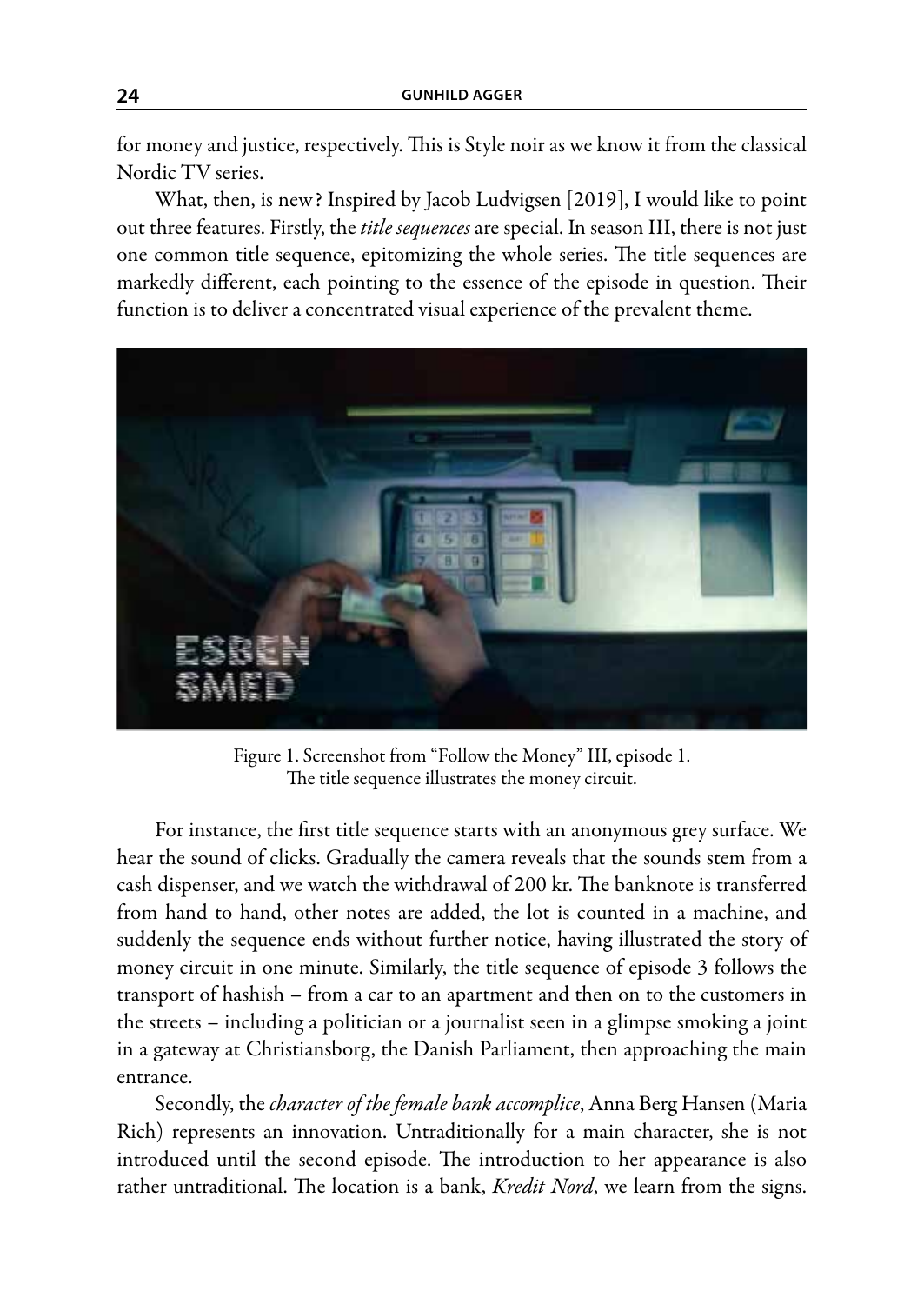For a couple of minutes, we only see her back, while she acts as an effective helper, first for a young couple buying their first house, then for a colleague, who is not quite familiar with the IT system. Obviously, she is kind and efficient, but nobody seems to pay attention to her qualities. What is at stake is demonstrated in the following situation, where the superior bank manager from the headquarters tells her that she has not been promoted to a position for which she is more than qualified: "We simply cannot do without you at the floor." Slowly the camera revolves, shedding light on Anna's face. It is a scoop how she keeps up her appearances for the next moment to subdue her sobs with paper towels at the ladies' room. Starting as a self-effacing problem solver, Anna's character develops into an ingenious money launderer, then to total collapse and in the end a new superior position. Anna, who had anticipated imprisonment and punishment, survives – in a new unit in the bank called 'Compliance' – a unit dedicated to money laundry within the frames of the law. Ironically, now her qualifications are appreciated.



Figure 2. Screenshot from "Follow the Money" III, final episode, showing Anna in her new role leading 'Compliance'.

The third major innovation is connected to the ethnically mixed cast. Other ethnicities than Danish have often been represented in Danish TV drama, but usually with a twist involving ethnic issues. In "Follow the Money" III, different ethnicities are not an issue. There is an environment consisting of young immigrant gangs, but it is paralleled by an environment consisting of criminal ethnic Danes. Alf Rybjerg is of Korean origin, which does not appear as an issue in his otherwise deeply problematic relationship with Isa (Marie Askehave). Nicky is attracted to his fellow student at Copenhagen Business School, Sahar (Özlem Saglanmak) – without a comment on different ethnicities. The reality of a culturally and ethnically mixed Copenhagen is conveyed as a matter of fact.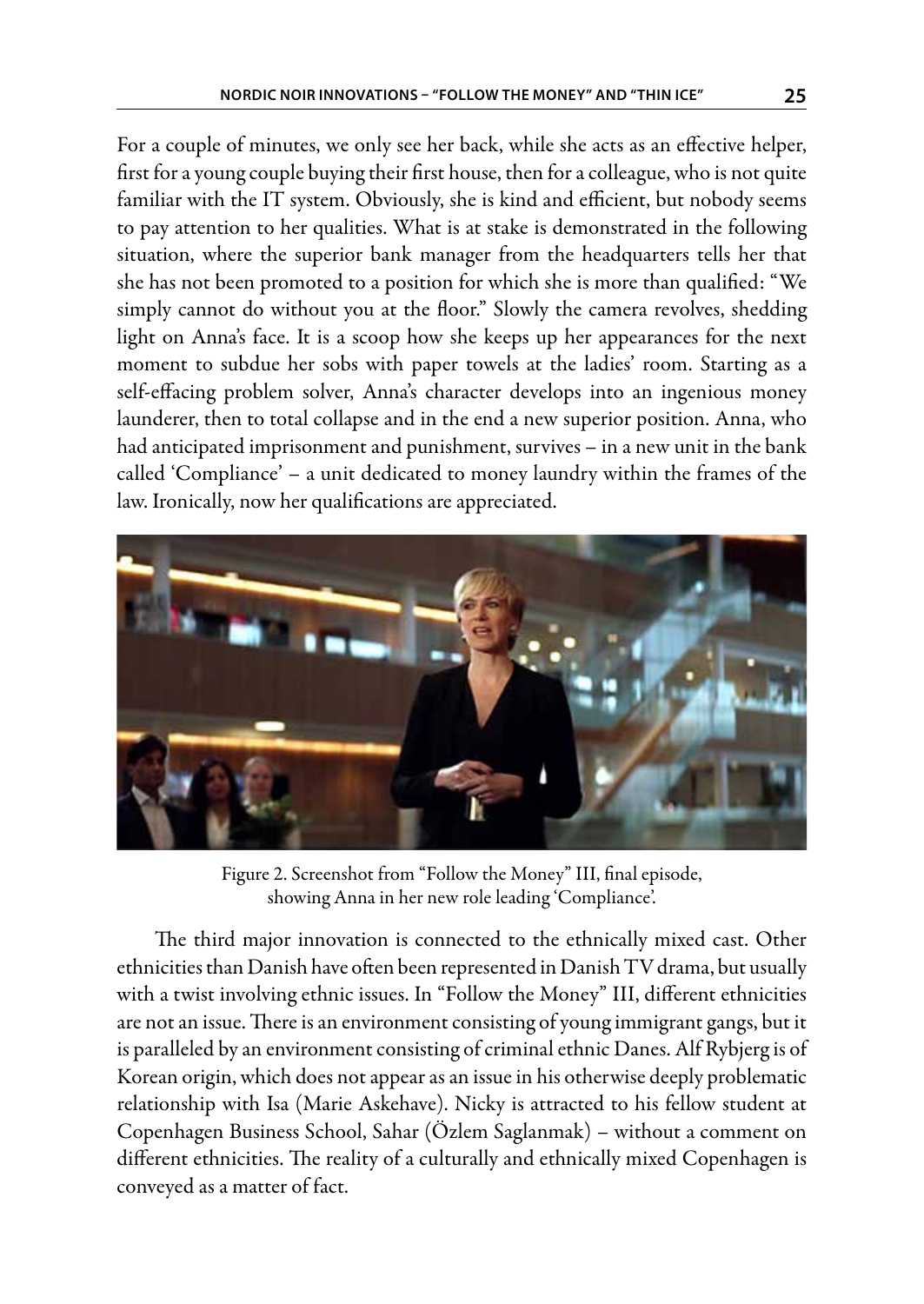In this way, "Follow the Money" especially in its third season represents a blend of tradition and innovation. In Denmark, the critical reception was favourable in all the leading newspapers and magazines, the ratings were satisfactory, and the series has sold well, among others to the Nordic countries, the UK, Germany, France, the Netherlands, Portugal and the USA [Dohrmann 2019a, 2019b].

# **"Thin Ice": Geopolitical scrambling**

Genrewise, "Thin Ice" is an eco-thriller or, as Sagafilm has it, an "Environmental Thriller".<sup>1</sup> The political setting of "Thin Ice" is provided by the Arctic Council.<sup>2</sup> The isolated location of Tasiilaq on the eastern coast of Greenland plays a major role. In a greater perspective, the element of sustainability and the Anthropocene is closely connected to current issues of international geo-politics caused by documented climate changes in the Arctic region transforming it from a remote and inaccessible place to a possible future location for oil drilling, enterprise and trade [Mehtonen, and Savolainen 2013]. The new interest in the Arctic region was announced in 2007 when Russia spectacularly planted its flag at the bottom of the sea covering the North Pole to designate its claim of territories. This claim was met by the Ilulissat declaration 2008, signed by Russia, the USA, Canada, Norway and Denmark, an agreement to cooperate under international law in the region, re-confirmed in 2018. This, however, did not prevent the nations from divergent territorial claims during the following years. In 2019, a report from the Danish Institute for International Studies stated: "Both of the great Arctic powers, the US and Russia, and the selfproclaimed 'near-Arctic' great power, China, are assigning growing geostrategic and geo-economic importance to the region and are strengthening their presence" [Olesen and Sørensen 2019: 5]. In 2019, Donald Trump offered to buy Greenland from Denmark – a proposition dismissed by Mette Frederiksen, the Danish prime minister, as "absurd". Ten years before, in 2009, the Greenlanders voted for extended home rule and gradual taking over areas administered by Denmark, the only exception being foreign policy. Search for oil in Greenland had been an issue since the 1970s [Grønlands Hjemmestyre 2008]. Due to lack of results, the international oil companies abandoned Greenland in 2014. However, as an initiative to bolster Greenland economy and obtain increasing independence from Danish block grants, the Home Rule government launched a new strategy in 2020 re-inviting international companies to find oil and gas on- and offshore in Greenland.

<sup>1</sup> https://sagafilm.is/film/thin-ice/

<sup>&</sup>lt;sup>2</sup> The Arctic Council, established in 1996, consists of eight member nations - Canada, Denmark, Iceland, Finland, Norway, Sweden, the USA and Russia. Six permanent members represent the indigenous Arctic people. https://arctic-council.org/en/about/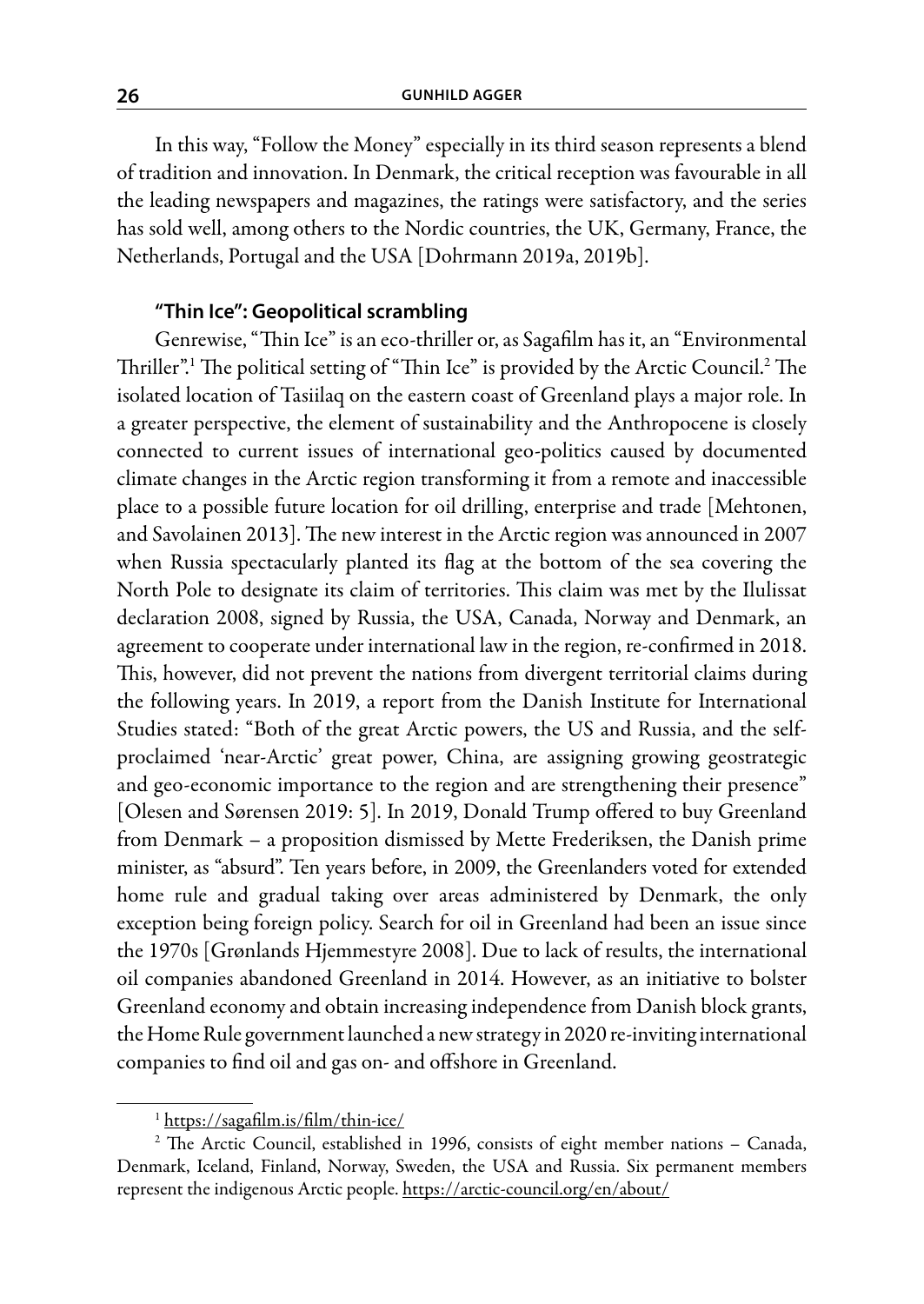Klaus Dodds and Mark Nuttall use the metaphor of 'scrambling' to designate the ongoing processes: "While there are plenty of actors eager to imagine the Arctic and Antarctic as ripe for further resource extraction and colonization, political appropriation and security, there are others warning about environmental scrambling" [Dodds and Nuttall 2016: 226]. An inevitable part of the scrambling is formed by ideas and imaginations. In a review of Dodds and Nuttall's book, Aant Elzinga precisely points to "the symbolics – one might say – of positioning and posturing, opinion building and various actors' mobilization of events of the past in their efforts to construct potentially alternative futures" [Elzinga 2016]. "Thin Ice" is an illustrative exhibition of this international positioning and posturing, opinion building and mobilization of previous events.



Figure 3. Screenshot from "Thin Ice", episode 1. The conference venue in Tasiilaq displays the flags of the eight nations. The Greenland flag is missing.

## **Frankenstein, or the modern Prometheus**

As pointed out by Leffler and Höglund [2020], since the Arctic region was introduced by Mary Shelley in "Frankenstein", it has been at the centre of intense attention from Gothic writers and directors. Creation is the overall theme of "Frankenstein" – and the question constantly asked is where the limits go between natural and artificial creation, and ultimately, which kind of responsibility humans have for inventions against the laws of nature. The novel is composed as a system of matryoshka dolls where different voices are heard in letters and notebooks, among them the voice of Robert Walton, the fictive polar explorer. He sets out with a combined geographical and scientific purpose – to find the North Pole and a passage northeast of Siberia, and to investigate the mechanisms of magnetism, as explorers have done before and after, suffice it to mention Vitus Bering and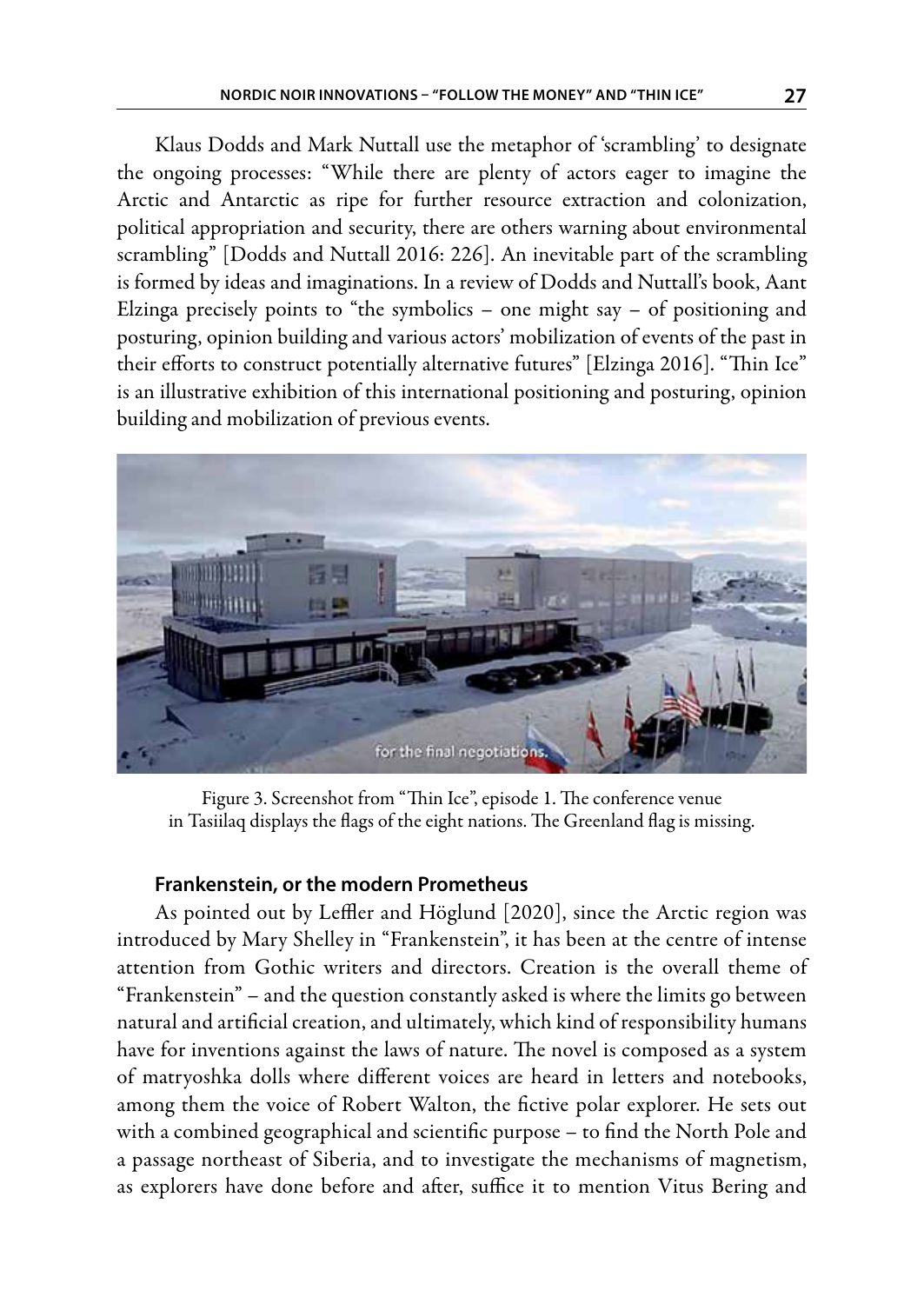John Franklin.1 Then follows the voice of Victor Frankenstein, the scientist whose ambition is to challenge the laws of physics and chemistry by creating another human being. At the centre is the voice of the nameless creature, created by Victor Frankenstein, telling about his process of formation, his reaching out to society, his disappointments and finally his revenge and remorse.

As a thriller, "Thin Ice" is composed in a similar way. The plot opens up one matryoshka doll after another. During the first episode, the staff at a research vessel is taken hostage. Nobody can imagine by whom or why. This happens just as the Arctic Council are assembled in Tasiilaq with the purpose of reaching an agreement to ban oil drilling in the Arctic. Sweden is in possession of intelligence information and moral resources, exemplified by Liv (Bianca Kronlöf ), an agent of the Swedish Security Police, SÄPO, and Elsa Engström (Lena Endre), Sweden's foreign minister. Though the latter is not impeccable, she fights for the environment – and her treaty. Even if this is the case, Sweden temporarily figures as a prime suspect for the hijacking, due to secret alliances with Russia. Contrarily to Sweden, Denmark is defined as a minor, more pragmatic doll. Martin Overgaard (Nicolas Bro), the foreign minister, as well as Katarina Iversen (Iben Dorner), the Danish superintendent, are ambiguous characters and unstable alliance partners. The Western and Nordic members of the Council are ready to blame the Russians. And the Russians naturally participate in the scrambling, playing their part as a doll.

In "Thin Ice", Victor Frankenstein, the creative mind unable to stop, is represented by the Swedish company of Ville Berger (Reine Brynolfsson), who, just as Victor Frankenstein, eventually finds himself in a position he did not wish for and cannot control. Behind Ville Berger, more powerful forces are in action, and as revealed in the end, the US have the most massive interests and the least ethical means of pursuing them. Accordingly, Berger ends as a victim to his own creation, a complex of prevailing economic interests that are part of the monster and act like a monster, killing if necessary. However, this modern Prometheus is created by human greed rather than the relentless scientific curiosity and urge to break down borders that lead Victor Frankenstein's ambitions. Ultimately, this new monster is controlled by Greenland's (and Denmark's) allies, the US government. The US is the next, but not the last doll.

Which role is attributed to the Greenlanders in this truly international scrambling of the Arctic region? To evaluate this, we must distinguish between the regional police force, represented by Enok Lynge (Angunnguaq Larsen) and his colleagues, the lost generations and the self-assured, modern politicians. Opposite the Danes, the Americans and most of the Swedes, Enok Lynge knows the country

<sup>&</sup>lt;sup>1</sup> Vitus Bering (1681–1741) – Danish explorer in Russian service, leader of the two Kamchatka expeditions. Sir John Franklin (1786–1847) – naval officer and Arctic explorer. Both died on expeditions.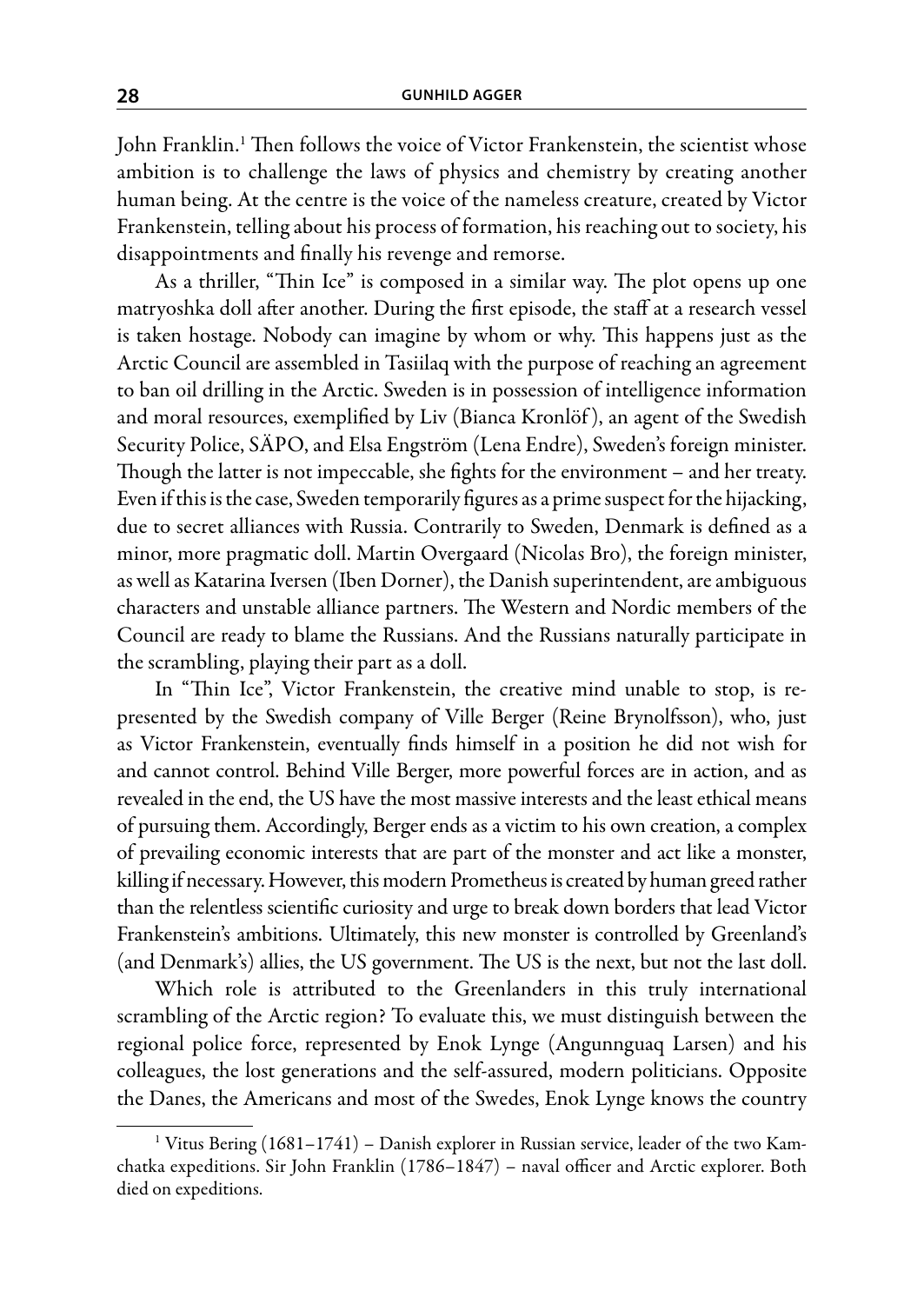and its challenges. He knows how to cope with isolation, deprivation and disorientation. He is self-dependent and loyal to common human values that guide him through the moral and real wilderness without superfluous fuss. Ina Lynge (Nukâka Coster-Waldau), his wife, incarnates perhaps the darkest side of existence in Greenland. As an addict to alcohol, she cannot help neglecting her child and her own dignity. Pipaluk, the premier of Greenland home rule (Kimmernaq Kjeldsen) on the other hand, represents the self-confident openly critical voice, resenting Danish superiority in favour of a new, independent Greenland in charge of its foreign policy, even if it means giving in to US claims and interests. In their reflections on what constitutes Arctic cinemas, a guiding principle for Scott MacKenzie and Anna Westerståhl Stenport [2014] is whether Arctic scenery and culture is seen from the point of view of insiders or outsiders. In the case of "Thin Ice", different voices are competing, following different perspectives, but the last of the dolls seems to belong to the voice of Greenland represented by Pipaluk.

Whether intentional or not, the composition of "Frankenstein" is mirrored by "Thin Ice", linking the Gothic element to the thriller plot. Simultaneously, the mood of the characters largely depends on the isolated location and the atmosphere of Eastern Greenland. Arctic nature is exposed in a variety of scenes, embracing a tighter darkness than usually seen in Nordic noir. The wilderness is more extensive, ice and snow appear in spectacular forms and in a variety of connections with water and rocks. The in-between small houses and boats seem so tiny. In this way the tradition of rendering Arctic nature by means of the extraordinary and the sublime, pointed out by Anne Marit Waade [2020: 40] is continued. The irony in "Thin Ice" is that the leading politicians in the Arctic Council wish to make important decisions in their own interests, but with the exception of Elsa Engström, they can hardly wait to escape the awesome territory they aim to control.

Gunnar Iversen [2020: 56] has drawn attention to Nils Gaup, the Sámi director, as a person questioning traditional images of Sámi culture. In different ways, the characters of Lynge and Pipaluk may be interpreted as an attempt to update traditional images of Greenland culture. As shown by the example of Enok Lynge, interaction between man and Arctic nature depends on a deep practical knowledge. Experience may provide man with calmness and a chance of surviving, and – to a certain extent – mastering nature. As a talented political practitioner, Pipaluk takes advantage of the intrigues between her political partners and adversaries, finally taking control of the territory. However, the updating of independent Greenland identity has its limits. The two strong Swedish women figure as the recurrent main characters in the preceding conflicts, not Lynge or Pipaluk. The Swedish point of view is highlighted in the poster of the production.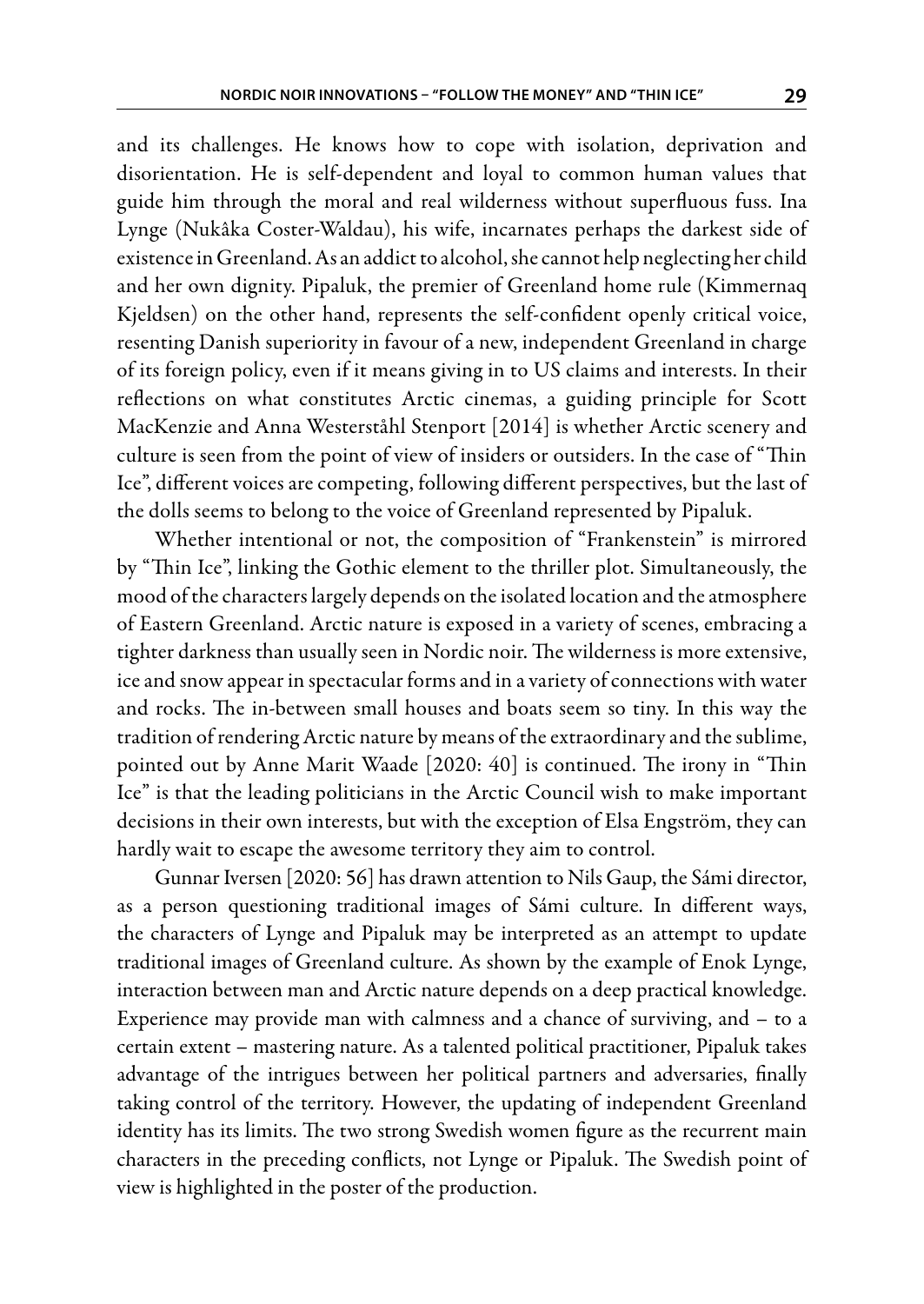

Figure 4. The poster of "Thin Ice".

The two women at the top of the poster belong to different generations. The young dark-haired one with her brown eyes (Liv) is opposed to the older, greyhaired, more experienced woman with blue eyes (Elsa Engström). Their parallel positions, however, indicate that similarity outmaneouvres difference in the balance of the two characters. Via their posture, the two women mirror each other, seriously looking at the spectator. Both are strong Swedish women, inclined to impose their will on the Greenlanders – in the interest of humanity *and* Sweden. Behind them, we see the Greenland ice sheet. In the centre, an instrument with numbers, letters and abbreviations forms a circle of modernity, in which a traditionally dressed Greenland sealer is observed from the back, confronting a polar bear. Both are placed in an unstable situation on ice floes. A ship with a derrick and a helicopter loom in the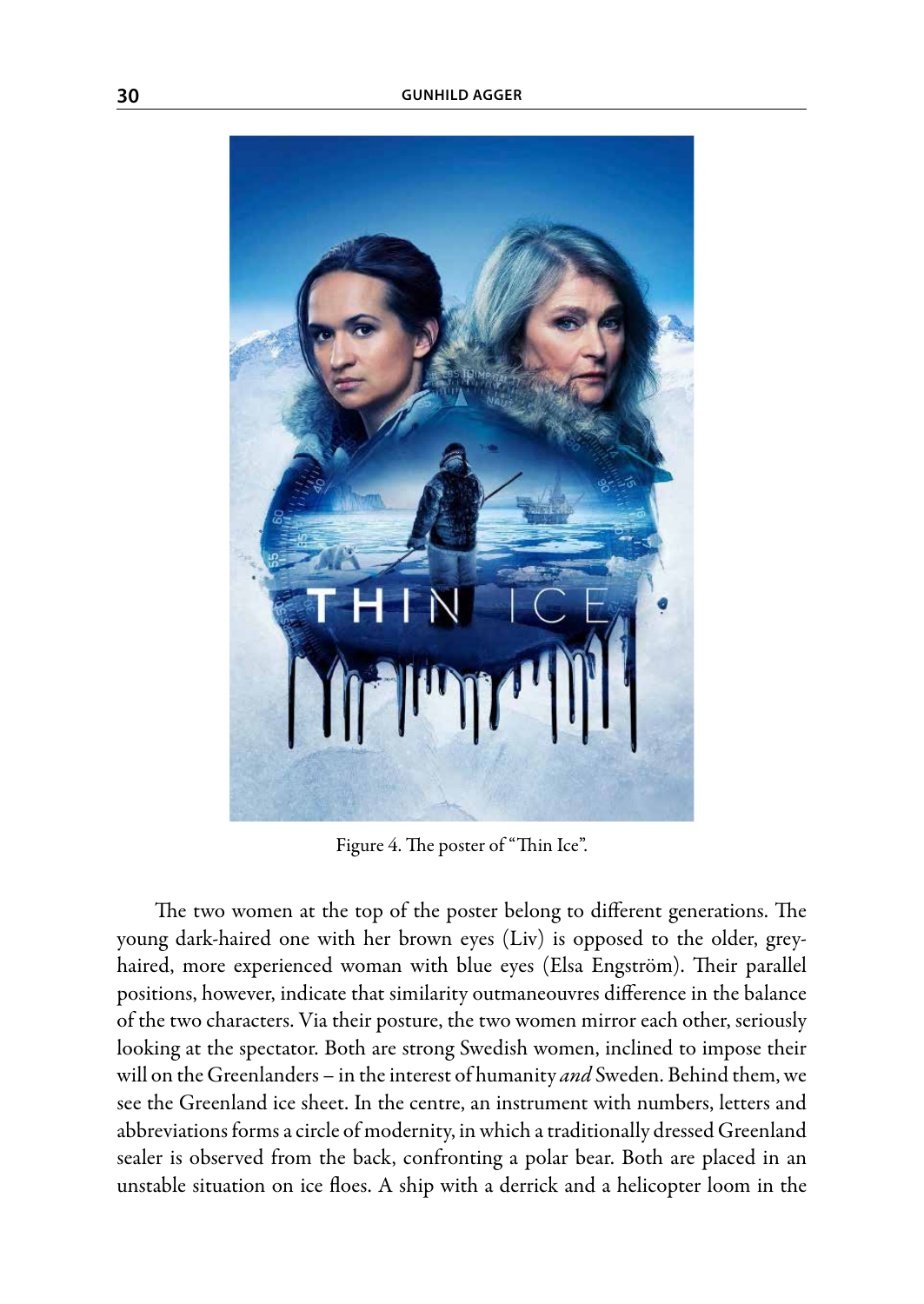background. The precarious situation is expressed by the dark blue drops of water that form the lower edge of the poster, indicating the melting ice as a major threat. In the vein of Gothic horror movies, the black drops are reminiscent of blood as well as oil. This poster does not support any modernization of Greenland identity, but rather confirms the traditional version.

## **Context and conclusion**

"Follow the Money" is exclusively produced by DR, the primary Danish public service company. It is – as has become the rule – financed by classical cooperation with the Nordic public service broadcasters NRK, SVT, RÚV and YLE. Nordic Film and TV Fund and Nordvision Fund have supported the production. The conceptual director is Per Fly, known from his film trilogy "The Bench" (2000), "Inheritance" (2003) and "Manslaughter" (2005), depicting the lower, middle and upper classes in Denmark. Per Fly's engagement of characterizing social classes in his realism may have had impact on the innovations in "Follow the Money".

"Thin Ice" is a Swedish coproduction with European affiliations and a distinct Nordic profile. It is produced by Yellow Bird for C More/TV4 – in coproduction with Iceland's Sagafilm, and in association with France TV, DR, NRK, YLE, RÚV, Lumiere Group in the Benelux. Nordisk Film & TV Fond has supported the production. The conceptual director is Norwegian Cecilie Mosli and the producer Danish Søren Stærmose.

Returning to my initial three questions, I shall conclude that the trend of social realism is still going strong, following recurrent themes of topicality and darkness, but also experimenting with innovations in style, new forms of character development and a new reality in terms of mixed ethnicities, primarily in Copenhagen. The money circuit is visualized in details demonstrated by the different title sequences as well as the diversity of the cast. In "Follow the Money", the fiction comments financial scandals from the last decades, tracing their paths through different layers of society, from the kiosk-owner to the bank clerk and their superiors. Location and 'local colour' are important ingredients in the style. It is not surprising that the public service company DR has been the primary production company to maintain the stout tradition of social realism. However, also TV 2, the Danish commercial public service company, has produced new TV series along this line, among others "Warrior" (TV 2 2018) thematising criminal gangs, and "The Investigation" (TV 2 2020), focusing on the investigative process in 2017 of the murder of the Swedish journalist Kim Wall in a submarine. The Norwegian series *Wisting* (Cinenord and Good Company Films for Viaplay 2019) provides another example of renewing social realism. In this case, by confronting it with an American mass murderer and American ways of investigation – in an icy Norwegian setting.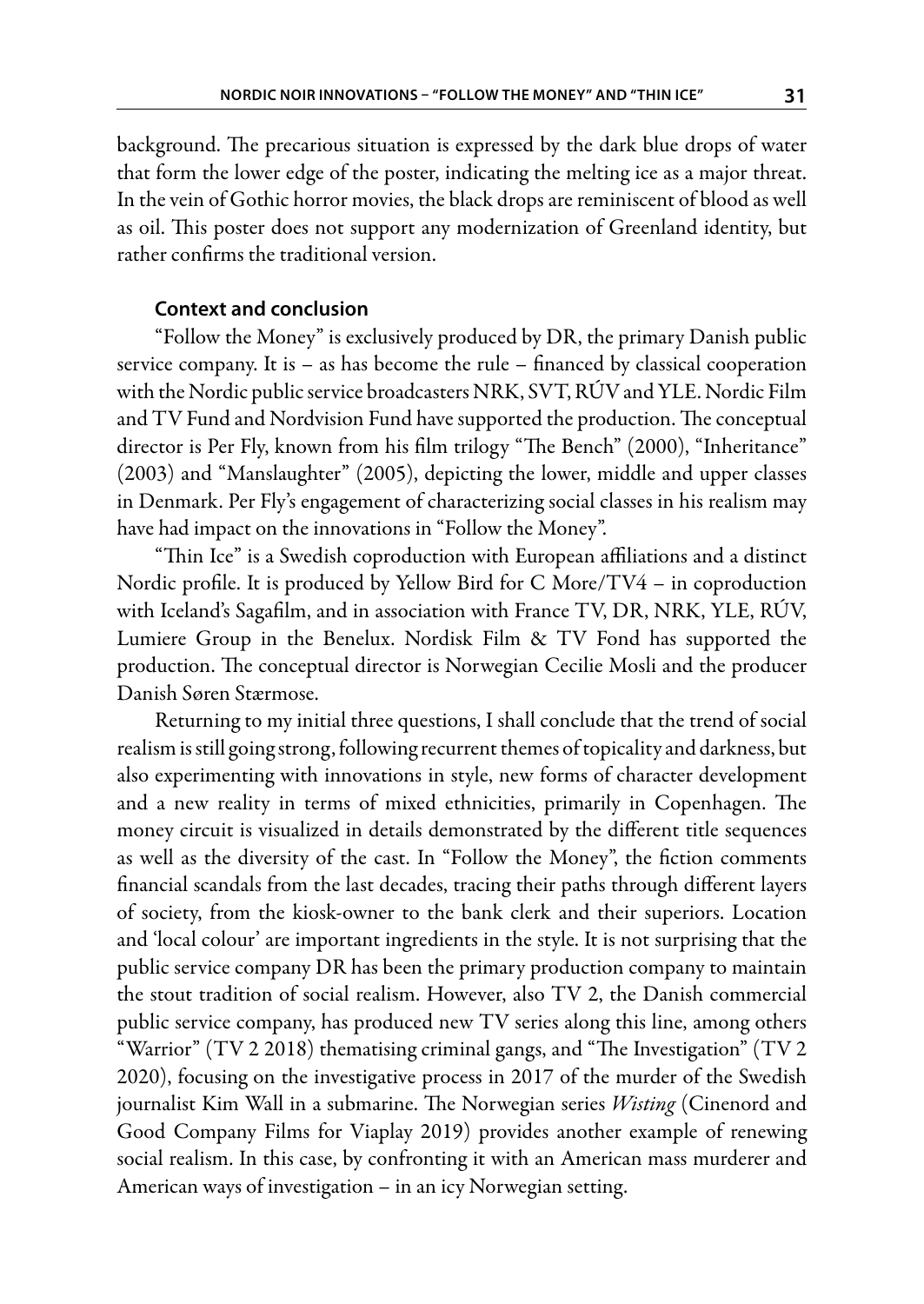Where "Follow the Money" aims at developing new forms of social realism thematically and stylistically, "Thin Ice" combines real dilemmas from the Arctic region with features from the Gothic thriller tradition. Avoiding supernatural traits, the Gothic element inspired by Mary Shelley's "Frankenstein" forms a sounding board of ethical and Anthropocene reflections, permeating the structure of the plot and accentuating the arctic scrambling, constantly supported by images of the icy waste land. Simultaneously, the presence of modern Greenlanders plays a significant role in highlighting dilemmas in current Arctic geopolitics, be it with a tone of Swedish superiority.

As a coproduction, "Thin Ice" has been screened in the participating nations – and in Greenland. In interviews, the Greenlandic actors have positively foregrounded the revelation of prejudices in the series [Steenholdt 2019]. There has been no unanimous critical reception in Sweden and Denmark. Critics have pointed out the role of the Arctic from political and ecological points of view, but the images and the structure inspired by the Gothic dimension have been largely neglected. In other recent examples, however, the Gothic tradition is less discreetly administered.

The Gothic trend was heavily launched by the British "Fortitude" (Sky Atlantic 2015–2018) and followed up by for example French-Swedish "Midnight Sun" (SVT, Canal+ 2016) and Finnish-German "Arctic Circle" (Yellow Film and TV, Bavaria Fiction 2018–). Where "Thin Ice" uses the Gothic as an extra layer supporting the plot via the matryoshka structure, and as an extra dimension specifying the location, these examples, primarily connected to a commercial production context, provide evidence of more banal uses of the Gothic dimension.

#### *Sources*

- Agger, G. (2020). Realistic and Mythological Appropriations of Nordic Noir: The Cases of Shetland and Ø. In: Linda Badley, Andrew Nestingen, Jaakko Seppälä (eds.). *Nordic Noir, Adaptation, Appropriation*. Cham: Palgrave Macmillan.
- Agger, G. (2010). Krimi med social samvittighed. In: Gunhild Agger & Anne Marit Waade (ed.). *Den skandinaviske krimi*. Göteborg: Nordicom, pp. 19–34.
- Dodds, K., and Nuttall, M. (2016). *The Scramble for the Poles: Geopolitics of the Antarctic and Arctic*. Polity Press: Cambridge.
- Dohrmann, J. (2019a). "Ugens TV top 10". March 4, https://www.dr.dk/om-dr/ nyheder/ugens-tv-top-10-769000-saa-nicky-have-politiet-i-haelene-i-bedrag
- Dohrmann, J. (2019b). "Stor udenlandsk interesse for 'Bedrag' og Coster-Waldaus Grønlandsserie". November 19, https://www.dr.dk/om-dr/nyheder/stor-uden landsk-interesse-bedrag-og-coster-waldaus-groenlands-serie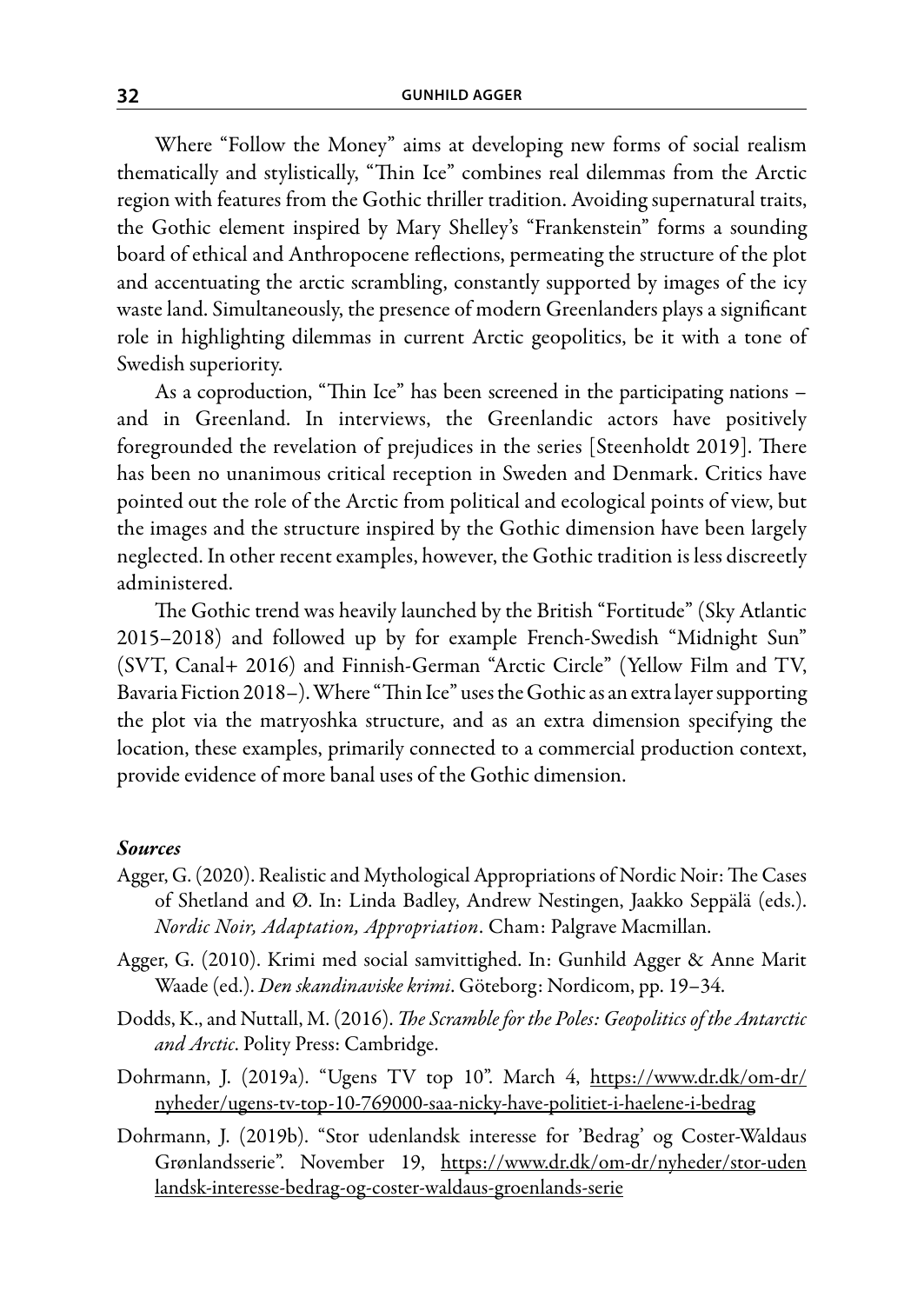- Elzinga, A. (2016). Book review of K. Dodds & M. Nuttall: *The Scramble for the Poles: Geopolitics of the Antarctic and Arctic*. Polity Press: Cambridge. *Antarctic Science* 28(3), 233–238.
- Garcia-Mainar, L. M. (2020). Nordic Noir: The Broad Picture. In: Linda Badley, Andrew Nestingen, Jaakko Seppälä (eds.). *Nordic Noir, Adaptation, Appropriation*. Cham: Palgrave Macmillan.
- Grønlands Hjemmestyre (2008). *Olieefterforskning i Grønland 2008*. Nuuk: Grønlands Hjemmestyre Råstofdirektoratet.
- Hansen, K., & Waade, A. M. (2017). *Locating Nordic Noir.* Cham: Palgrave Macmillan.
- Hansen, S. C. S. (2018). "'Bedrag' vender tilbage med et brag". DR Presse d. 12.12.2018. https://www.dr.dk/presse/bedrag-vender-tilbage-med-et-brag
- Hill, A. (2018). *Media Experiences: Engaging with Drama and Reality Television*. London: Routledge.
- Ilulissat Declaration (2008). https://cil.nus.edu.sg/wp-content/uploads/2017/07/ 2008-Ilulissat-Declaration.pdf
- Iversen, G. (2020). Revitalizing Sámi Culture Through Film Noir. In: Linda Badley, Andrew Nestingen, Jaakko Seppälä (eds.).*Nordic Noir, Adaptation, Appropriation*. Cham: Palgrave Macmillan.
- Leffler, Y. (2013). The Devious Landscape in Scandinavian Horror. In: Matti Savolainen and P. M. Mehtonen (eds.). *Gothic Topographies: Language, Nation Building and 'Race'*. Abingdon: Taylor & Francis Group, pp. 141–152.
- Leffler, Y., & Höglund, J. (2020). The past that haunts the present: the rise of Nordic Gothic. In: Maria Holmgren Troy, Johan Höglund, Yvonne Leffler and Sofia Wijkmark (eds.). *Nordic Gothic*. Manchester: Manchester University Press.
- Ludvigsen, J. (2019). Det nye take på 'Bedrag' viser vejen frem for DR's nødstedte dramaserier. *Soundvenue*, January 1 2019. https://soundvenue.com/film/2019/ 01/det-nye-take-paa-bedrag-viser-vejen-frem-for-drs-noedstedte-dramaserier-343626
- MacKenzie, S., and Stenport, A. W. (2014). Introduction: What are Arctic Cinemas? In: Scott MacKenzie and Anna Westerståhl Stenport (eds.). *Films on Ice. Cinemas of the Arctic*. Edinburgh: Edinburgh University Press.
- Mehtonen, P. M., and Savolainen, M. (2013). Introduction. In: Matti Savolainen and P. M. Mehtonen (eds.). *Gothic Topographies: Language, Nation Building and 'Race'*. Abingdon: Taylor & Francis Group.
- Olesen, M. R., and Sørensen, C. T. N. (2019). *Intensifying Great Power Politics in the Arctic – Points of Consideration for the Kingdom of Denmark.* Copenhagen: DIIS.